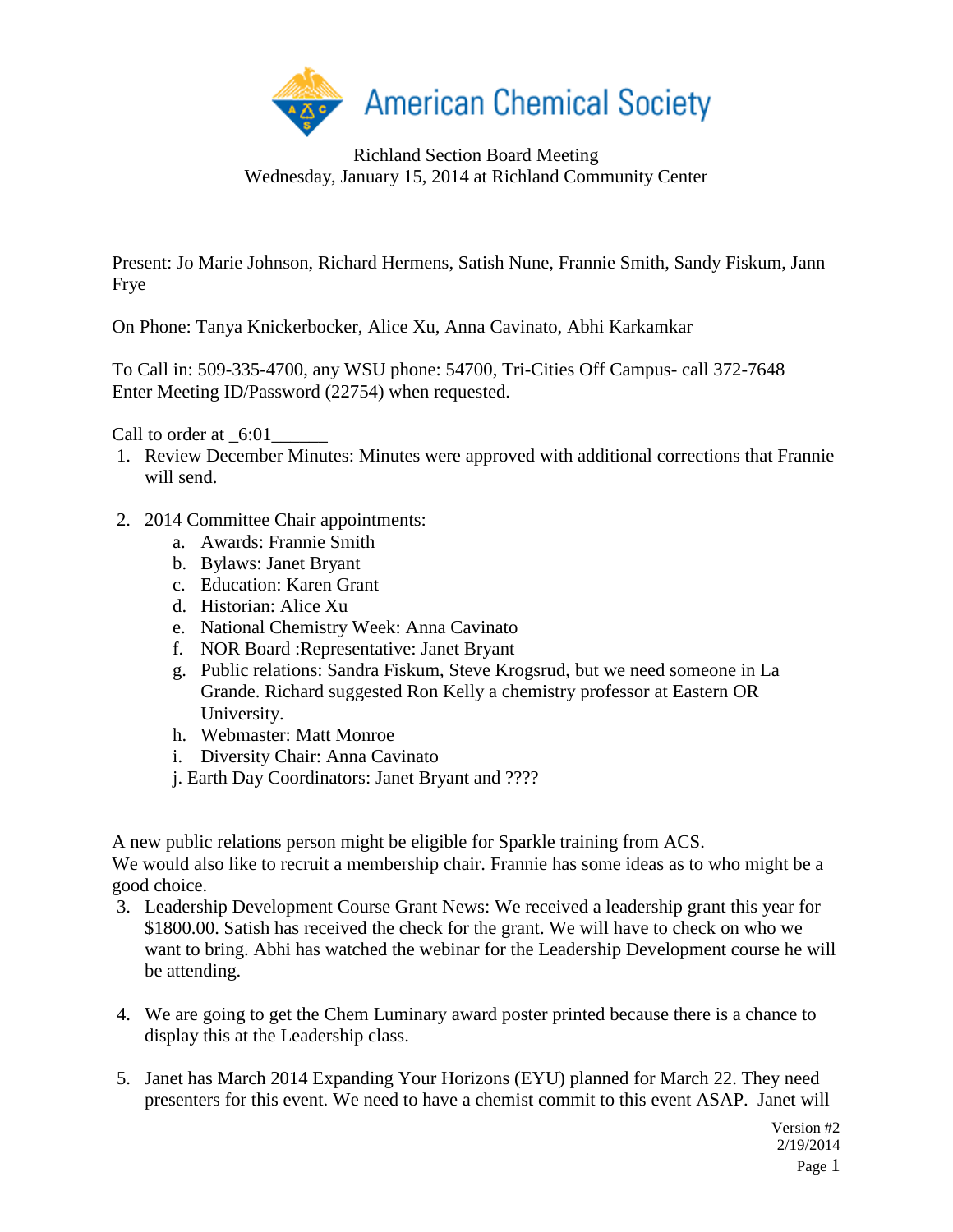

Richland Section Board Meeting

Wednesday, January 15, 2014 at Richland Community Center be out of town that week for the national ACS meeting. Tanya may be interested in doing something with this in Yakima too.

- 6. ACS Leadership Development Weekend and Richland Section Attendees: The Richland Section is sending: Abhi Karkamkar; Janet Bryant will also be in attendance as a facilitator of the New National Committee Chairs track.
- 7. Annual Report Update: Frannie has been working on this from our minutes and newsletters. Satish has the budget ready for the annual report, but the forms portions still needs to be done. We need to let Richard know so he can get on the website to sign off on the report once we are done.
- 8. Chemistry Olympiad Status: Sandy sent information on this to the Tri-City Herald and the Yakima paper. Frannie sent information about this to Jeff Charbonneau in Zillah. Tanya has three students who would be willing to take the test. The chemistry teacher in La Grande felt his students would not be interested since they only have one year of chemistry. Alice Xu would like a flyer on this to hand out in Moses Lake. Jo Marie will send her a poster to post in the high school. Jo Marie also received the 2013 summary report on the Chemistry Olympiad which she will share with Cary Seidel.

2014 Budget Review:

Satish Nune will send out the actual budget to the board for review. What is captured here is a reflection of the discussion of the budget which went on at the meeting. We did not have all of the final numbers at the board meeting, so the numbers here are not final. See the budget sent out by Satish Nune for the final budget numbers.

| <b>REVENUES</b>                                                                                                       | 2013 Proposed | 2013 Actual | 2014 Proposed |
|-----------------------------------------------------------------------------------------------------------------------|---------------|-------------|---------------|
| (1) Annual ACS Allotment                                                                                              | \$8397.00     |             | \$8126.89     |
| (2) New member commissions                                                                                            | \$0.00        | \$0.00      | \$0.00        |
| (3a) Donations, contributions                                                                                         | \$0.00        | \$0.00      | \$0.00        |
| b) Bequests and/or trusts                                                                                             | \$0.00        | \$0.00      | \$0.00        |
| (4a) Rebate from ACS for Councilor travel<br>expenses                                                                 | \$2110.00     | \$0.00      | \$2110.00     |
| b) Rebate from ACS for leadership<br>conference                                                                       | \$300,00      | \$0.00      | \$300.00      |
| (5a) Program revenue (includes<br>newsletters, short courses, lecture series,<br>national or regional meetings, etc.) | \$0.00        | \$0.00      | \$0.00        |
| b) Leadership Development System                                                                                      | \$0.00        | \$0.00      | \$1800.00     |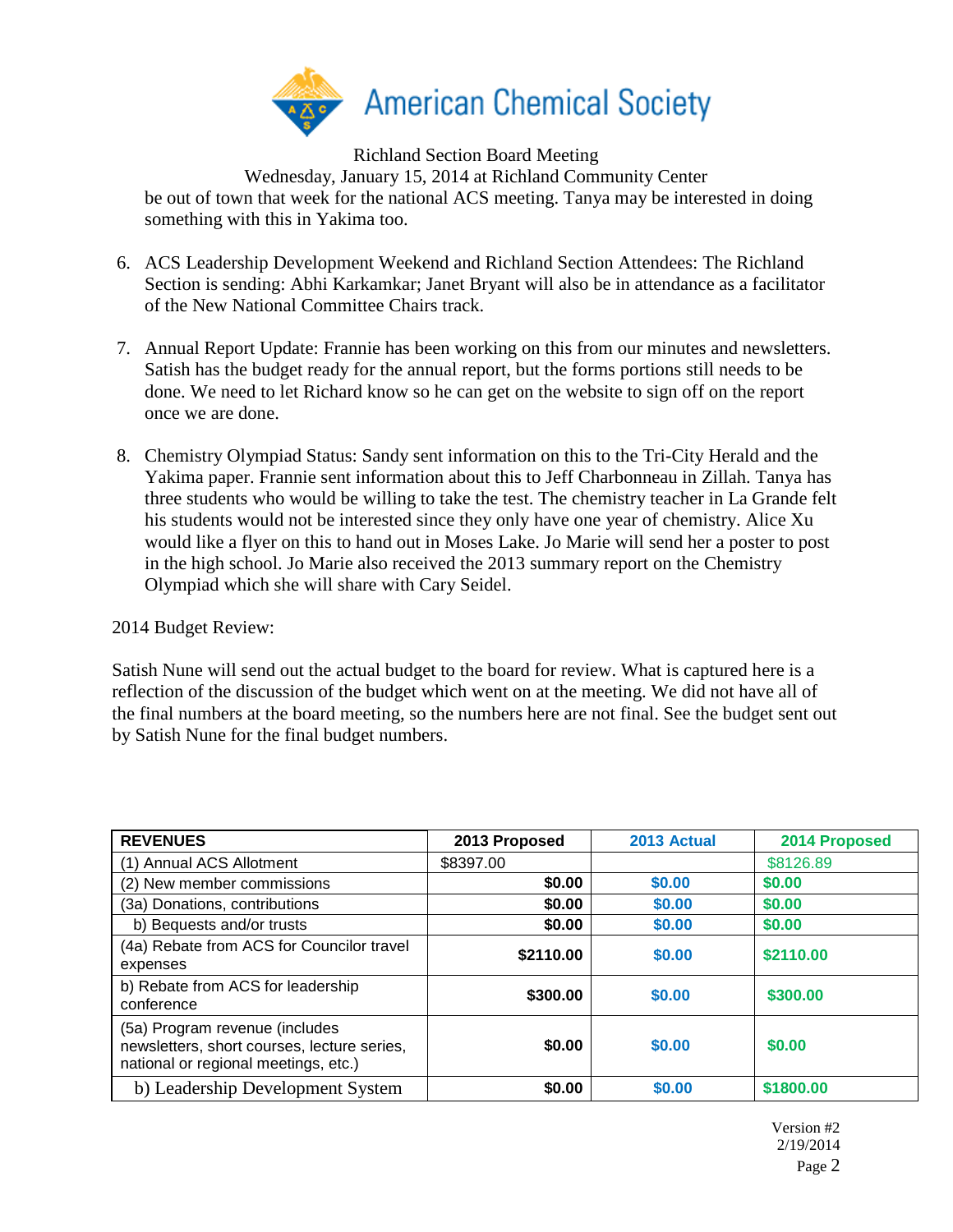

## Richland Section Board Meeting Wednesday, January 15, 2014 at Richland Community Center (6) Local section dues, affiliate dues **\$1600.00 \$746.00 \$ 1500.00** (7) Interest, dividends **\$0.00 \$0.00 \$0.00** a) Checking interest (Banner) **\$0.00 \$0.00 \$0.00 \$0.00 \$0.00**  b) Savings interest (Banner) **\$0.00 \$0.00 \$0.00**  c) ACS Investment Pool **\$0.00 \$0.00 \$0.00**  (8) Special events and activities **\$0.00 \$300.00 \$0.00**  (9) Meals (include total meals in revenue) **\$0.00 \$0.00 \$0.00**  (10) Other revenue (describe and itemize) **\$0.00 \$0.00 \$0.00**  a) Reserved funds (Science cafes)\* **\$0.00 \$0.00 \$0.00**  Science cafes (New Grant) **\$332.35 \$0.00** \$300.00 b) Reserved Funds (student support ACS b) Reserved Funds (student support ACS<br>meetings)\* **\$0.00**  c) Reserved Funds (Leadership C) Reserved Funds (Leadership<br>Development System, 2010 carryover) **\$0.00** \$0.00 **\$0.00** \$0.00 d) Reserved Funds (Career Fair grant)) **\$0.00 \$0.00 \$0.00**  e) Reserved . ( Earth day) **\$0.00 \$0.00 \$0.00**  f) URS Corporation (Nuclear science merit force Superation (Nacidal Science ment<br>badge) **\$500.00 \$500.00 \$500.00 \$500.00** g) ACS and You nano-grant ( bridge gaps) **\$82.43 \$0 \$82.43** (11) TOTAL REVENUES **\$13321.78 \$9143.00 \$14709.32**

Other: Pudget Sound's Women's Chemist-Event? We decided to do this as part of diversity affairs- 20h.

| <b>EXPENSES</b>                                                             |           |           |           |
|-----------------------------------------------------------------------------|-----------|-----------|-----------|
| (12) Subsidies to subsections, topical<br>groups, or affiliate groups       | \$0.00    | \$0.00    | \$0.00    |
| a) Travel subsidies for ACS student<br>members                              | \$0.00    | \$0.00    | \$0.00    |
| b) 2-year colleges                                                          | \$0.00    | \$0.00    | \$0.00    |
| (13) Awards, scholarships, grants, etc.                                     | \$0.00    | \$0.00    | \$0.00    |
| a) Travel awards for ACS student<br>members                                 | \$2500.00 | \$2650,00 | \$2800.00 |
| b) HS Teacher Grants                                                        | \$0.00    | \$0.00    | eliminate |
| <b>Outstanding Teacher Award</b><br>C)                                      | \$50.00   | \$0.00    | \$50.00   |
| d) General Awards                                                           | \$150.00  | \$200.00  | \$200.00  |
| (14) Administrative expenses (including<br>postage, printing, and shipping) | \$200.00  | \$230.00  | \$200.00  |
| (15) Printing, publications, newsletters,<br>meeting announcements, postage | \$1300.00 | \$1212.98 | \$1300.00 |
| a) Newsletter                                                               | \$1300.00 | \$1212.98 | \$1300.00 |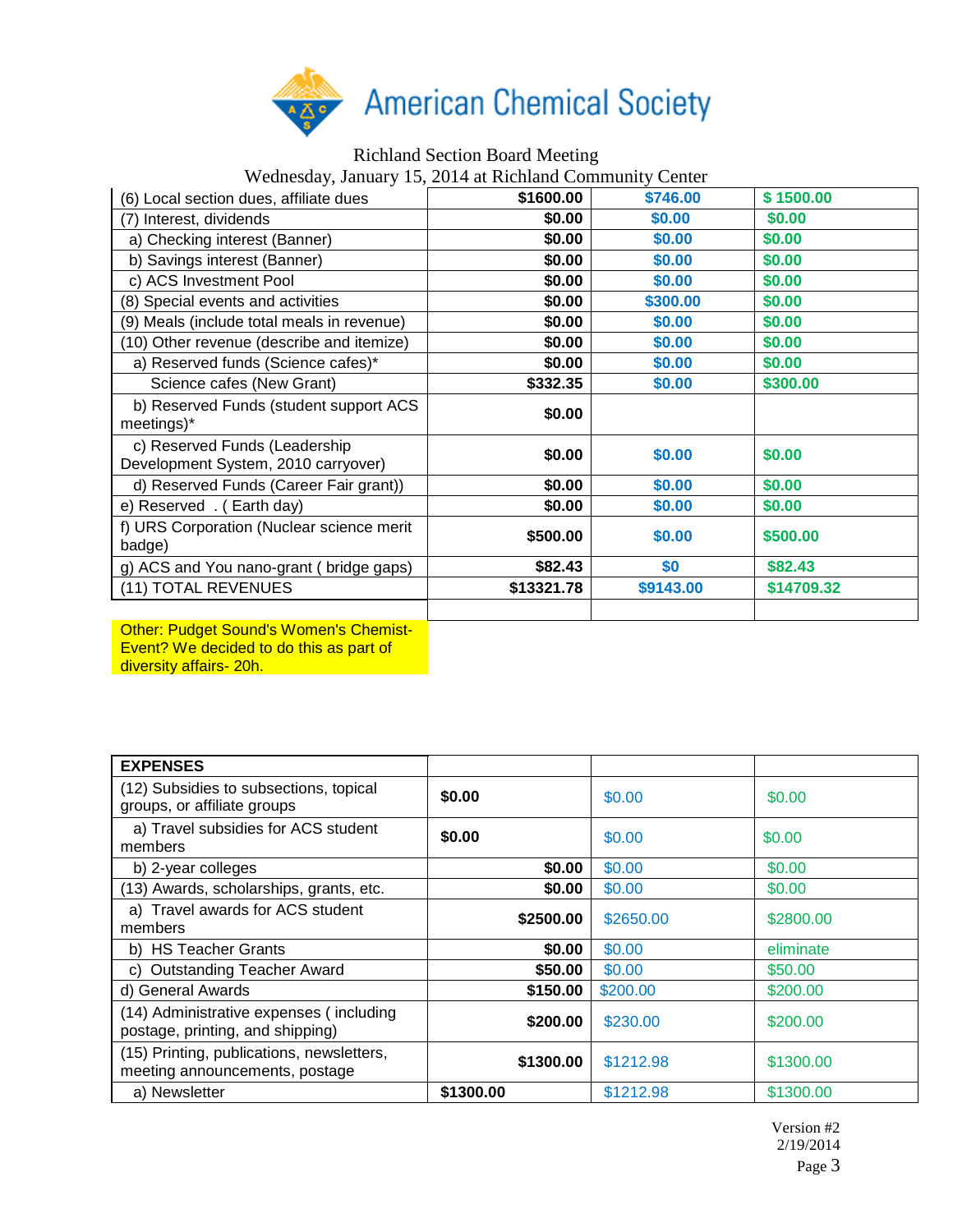

## Richland Section Board Meeting

Wednesday, January 15, 2014 at Richland Community Center

| $\mathcal{L}$ can be $\mathcal{L}$ , $\mathcal{L}$ and $\mathcal{L}$ , $\mathcal{L}$ is the set of $\mathcal{L}$ . The set of $\mathcal{L}$ |               |               |             |
|---------------------------------------------------------------------------------------------------------------------------------------------|---------------|---------------|-------------|
| b) Public relations                                                                                                                         | \$400.00      | \$0.00        | \$400.00    |
| c) Web update                                                                                                                               | \$0.00        | \$0.00        | \$0.00      |
| (16) Local Meetings (include speakers'<br>expenses)                                                                                         | \$0.00        | \$0.00        | \$0.00      |
| a) Speakers                                                                                                                                 | \$400.00      | \$0.00        | \$400.00    |
| b) ACS Picnic                                                                                                                               | \$300.00      | \$317.89      | \$350.00    |
| c) ACS Annual social                                                                                                                        | \$600.00      | \$592.22      | \$750.00    |
| d) Post-NORM celebration                                                                                                                    | \$0.00        | \$0.00        | \$0.00      |
| e) Science Cafes                                                                                                                            | \$600.00      | \$892.92      | \$600.00    |
| <b>Leadership Development System</b>                                                                                                        | \$0.00        | \$0.00        | \$0.00      |
| (17) Meals                                                                                                                                  | \$0.00        | \$0.00        | \$0.00      |
| a) Arrangements                                                                                                                             | \$0.00        | \$0.00        | \$0.00      |
| (18) Travel subsidies to Councilors                                                                                                         | \$4500.00     | \$4583.19     | \$4750.00   |
| (19) Travel subsidy and fee for Local<br>Section Leadership Conference                                                                      | \$900.00      | \$900.00      | \$500.00    |
| (20) Other expenses (describe and<br>itemize)                                                                                               |               |               |             |
| a) Regional Meeting (NORM) CC Event                                                                                                         | \$0.00        | \$0.00        | \$0.00      |
| b) TCTC Dues                                                                                                                                | \$0.00        | \$0.00        | \$0.00      |
| c) NCW, K-12 outreach                                                                                                                       | \$500.00      | \$254.54      | \$500.00    |
| d) Olympiad                                                                                                                                 | \$250.00      | \$113.75      | \$250.00    |
| e) Science Fair and award                                                                                                                   | \$400.00      | \$400.00      | \$400.00    |
| f) HS Teacher Endowment Fund                                                                                                                | \$0.00        | \$0.00        |             |
| g) Mini-Symposium                                                                                                                           | \$0.00        | \$0.00        | \$1000.00   |
| h) Diversity Affairs Committee                                                                                                              | \$600.00      | \$500.00      | \$600.00    |
| i) Boy Scouts Nuclear Science Merit<br>Badge                                                                                                | \$550.00      | \$50.00       | \$575.00    |
| j) Earth Day                                                                                                                                | \$250.00      | \$216.56      | \$250.00    |
| k) Project SEED                                                                                                                             | \$900.00      | \$900.00      | \$1400.00   |
| I) IYC Events                                                                                                                               | \$0.00        | \$0.00        | \$0.00      |
| m) Other expenses (ANS-Dec meeting)                                                                                                         | \$50.00       | \$8.00        | \$50.00     |
| n) career fair                                                                                                                              | \$0.00        | \$0.00        | \$0.00      |
| o) ACS and you (nano grant-bridge the<br>gap)                                                                                               | \$0.00        | \$0.00        | \$82.43     |
| (21) TOTAL EXPENSES                                                                                                                         |               |               |             |
|                                                                                                                                             | \$15400.00    | \$13583.65    | \$15657.43  |
| (22) EXCESS (DEFICIT)                                                                                                                       | $-$ \$2078.22 | $-$ \$4440.00 | $-$2148.11$ |
| * Reserved fund is not new revenue, but<br>monies at hand committed for these activities                                                    |               |               |             |

Savings account balance: \$18812.66 Checking Account Balance: \$11,278.92